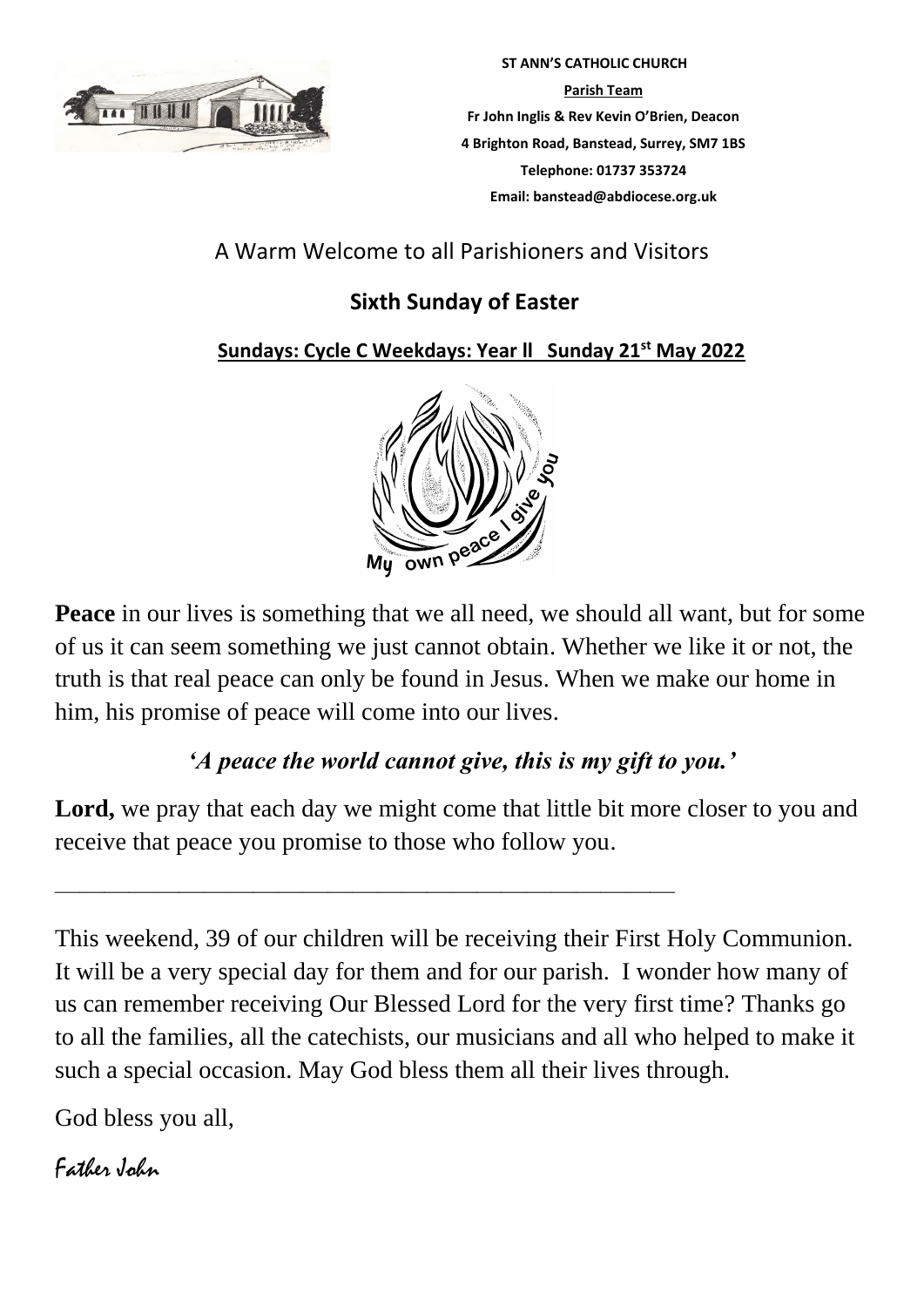

#### RETURNING TO MASS AT PENTECOST - AN INVITATION FROM THE BISHOPS OF ENGLAND AND WALES

'This is the bread come down from heaven' (John 6:58)

Please see the article

[https://www.abdiocese.org.uk/news/the](https://www.abdiocese.org.uk/news/the-sunday-obligation-returning-to-mass-at-pentecost)[sunday-obligation-returning-to-mass-at](https://www.abdiocese.org.uk/news/the-sunday-obligation-returning-to-mass-at-pentecost)[pentecost](https://www.abdiocese.org.uk/news/the-sunday-obligation-returning-to-mass-at-pentecost) Also on our website from the Bishops of England and wales Conference regarding the obligation of returning to Mass[.www.stannsbanstead.com](http://www.stannsbanstead.com/)

## BEREAVEMENT CAFE

Are you struggling with bereavement or loss? Would it help to have someone to talk to? We have bereavement supporters trained to listen, support, and accompany people experiencing grief**. Call Joanna Stewart on 01737 355523 or Paula Thomas on 07710 099682** 

Bishop Richard and friends from across the Diocese. Further information and sign-up details can be found on the Diocesan website under events W:

11AM TO 3PM Our Annual Pilgrimage to the Shrine at West Grinstead for Grandparents and all those who fulfil this role in so many ways. The day begins at 11am with coffee available from 10.30am. This is always a joyous day of celebration with

<https://www.abdiocese.org.uk/diocese/events> If you would like to find out more, please contact E[:katherine.bergin@abdiocese.org.uk](mailto:katherine.bergin@abdiocese.org.uk)

To find out about events hosted by the Diocese please visit our website events calendar W: <https://www.abdiocese.org.uk/diocese/events>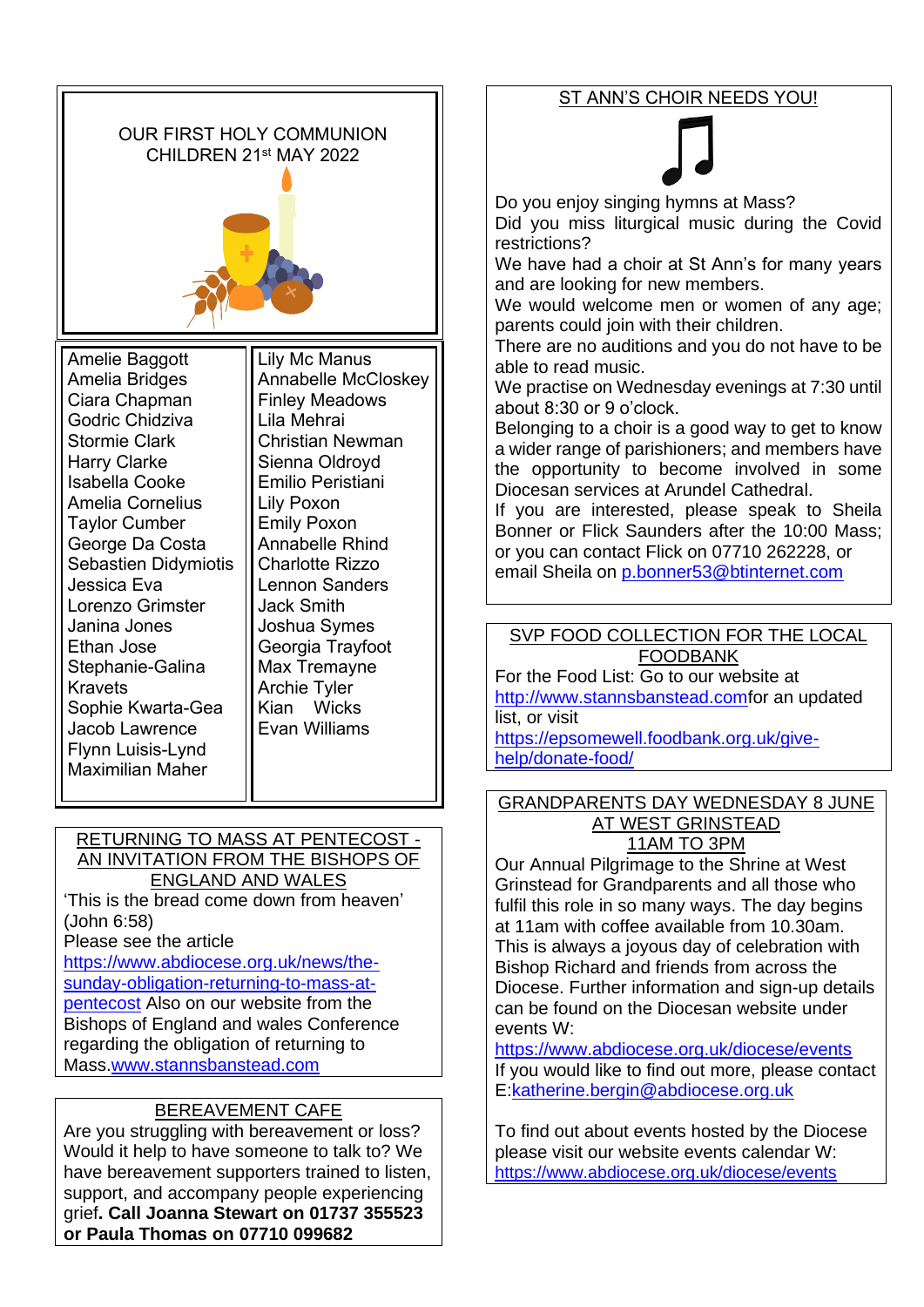### PARISH SOCIAL LIFE

Parish Mass, Barbecue and Afro/Asian Lunch on **Sunday 10th July 2022.**



Many parishioners will recall the fantastically popular and hugely attended Sunday Mass and lunch held in the church gardens in the summers before Covid struck. We are delighted that this event will be held again this year on **Sunday 10th July,** starting with 10am Mass followed by lunch. Please note the date in your diaries. More details to follow over the coming weeks.-

TUESDAY CLUB VOLUNTEERS NEEDED

Are you friendly and caring and want to make a difference to your local community? Come and volunteer at our sociable and fun Tuesday Club for people with dementia and their families. Every Tuesday 10am to 3pm at the United Reform Church Banstead. Help needed with setting out chairs and tables, serving refreshments, chatting, and joining in with activities. We have a relaxed atmosphere with different activities. We have a relaxed atmosphere with different activities, singing, crafts exercises, quizzes, games, talks, and general fun and laughter.

Call: Clare Neal 07803 130147 or Lyn Watson 07546 958229.

#### REFUGEE CRISIS COFFEE MORNING WITH BISHOP RICHARD, SATURDAY 25 JUNE AT 11.30AM.

Bishop Richard will be hosting an informal coffee morning to discuss our response to the refugee crisis, at St Gabriel's Hall, Billingshurst, RH14 9QH. Everyone is very

welcome, to reserve your free place please sign up here:

[https://abdiocese.churchsuite.com/events/an0](https://abdiocese.churchsuite.com/events/an04uoxn) [4uoxn](https://abdiocese.churchsuite.com/events/an04uoxn)

#### THE DIOCESE WOULD LIKE TO FIND OUT WHAT OUR CATHOLIC COMMUNITY IS DOING TO SUPPORT REFUGEES HERE AND ABROAD.

The following short questionnaire will enable Bishop Richard and our Central Office teams to build a picture of the wonderful work being undertaken across our community, as well as highlighting possible areas of

need: <https://forms.office.com/r/mEwnrp9bgw>

### PANTOMIME AUDITIONS

After the stunning success of the Pilgrim Pantomime's '*Jack and the Beanstalk'* in January the Company is now preparing for its second production after covid and 32nd overall - Auditions will be at the URC Woodmansterne Lane on  $6<sup>th</sup>$  and 13<sup>th</sup> July at 7.30pm These are very relaxed and friendly so if you are a young person interested in acting singing, dancing, working backstage, doing make up or helping in any way then we need you in our team! Year 4s to 7s can join the junior dance team and Year 8s to 13s plus for the senior cast and chorus All are welcome even if your school days are behind you. No experience necessary but fun is guaranteed! To express your interest, you/your parent or guardian can email Beverley at [pilgrimpanto.banstead@gmail.com](mailto:pilgrimpanto.banstead@gmail.com)

The Pilgrim Pantomime Committee

## CHILDREN'S RIDDLES

1.What puzzles make you angry? 2.What is black and white and rolls down a hill? 3.What goes in pink and comes out blue?

### SECOND COLLECTIONS

This **Sunday 22nd May** World Communications Sunday. Sunday 19th June: Day for Life.

| PLEASE PRAY FOR THOSE IN OUR PARISH |                         |  |  |
|-------------------------------------|-------------------------|--|--|
| <b>WHO ARE SICK</b>                 |                         |  |  |
| <b>Helen Guinness</b>               | <b>Freda Griffiths</b>  |  |  |
| Karen Murray                        | Maureen Reilly          |  |  |
| <b>Bob Graham</b>                   | Eileen Graham           |  |  |
| <b>Indira Louis</b>                 | Ashlee Rodgers          |  |  |
| Christian Requena                   | <b>Gillian Doherty</b>  |  |  |
| <b>Wendy Counsell</b>               | Joshua Anderson         |  |  |
| <b>Damian Poole</b>                 | <b>Guilherme Guedes</b> |  |  |
| Michael Monaco                      | Allan Norman            |  |  |
| Josie Monaco                        | <b>Edmund Louis</b>     |  |  |
| <b>Helen Kershaw</b>                | Michael Ashman          |  |  |
| Jane Scargill                       | <b>Jake Brauer</b>      |  |  |
| Jonathan Lewis                      | <b>Susan Smith</b>      |  |  |
| <b>Cyrus Pascoe</b>                 | <b>Peter Baikie</b>     |  |  |
| David Ibbs                          | <b>Arthur Harding</b>   |  |  |
| Amy Grey                            | <b>Stephen Martin</b>   |  |  |
| Angela MacDonald                    | Sean Gilligan           |  |  |
| Gillian Wooldridge                  | <b>Spencer Thorpe</b>   |  |  |
| <b>Catherine Roberts</b>            | James Joseph            |  |  |
| <b>Trish Nathan</b>                 | <b>Cathy Paxton</b>     |  |  |
| Donato Marchese                     |                         |  |  |